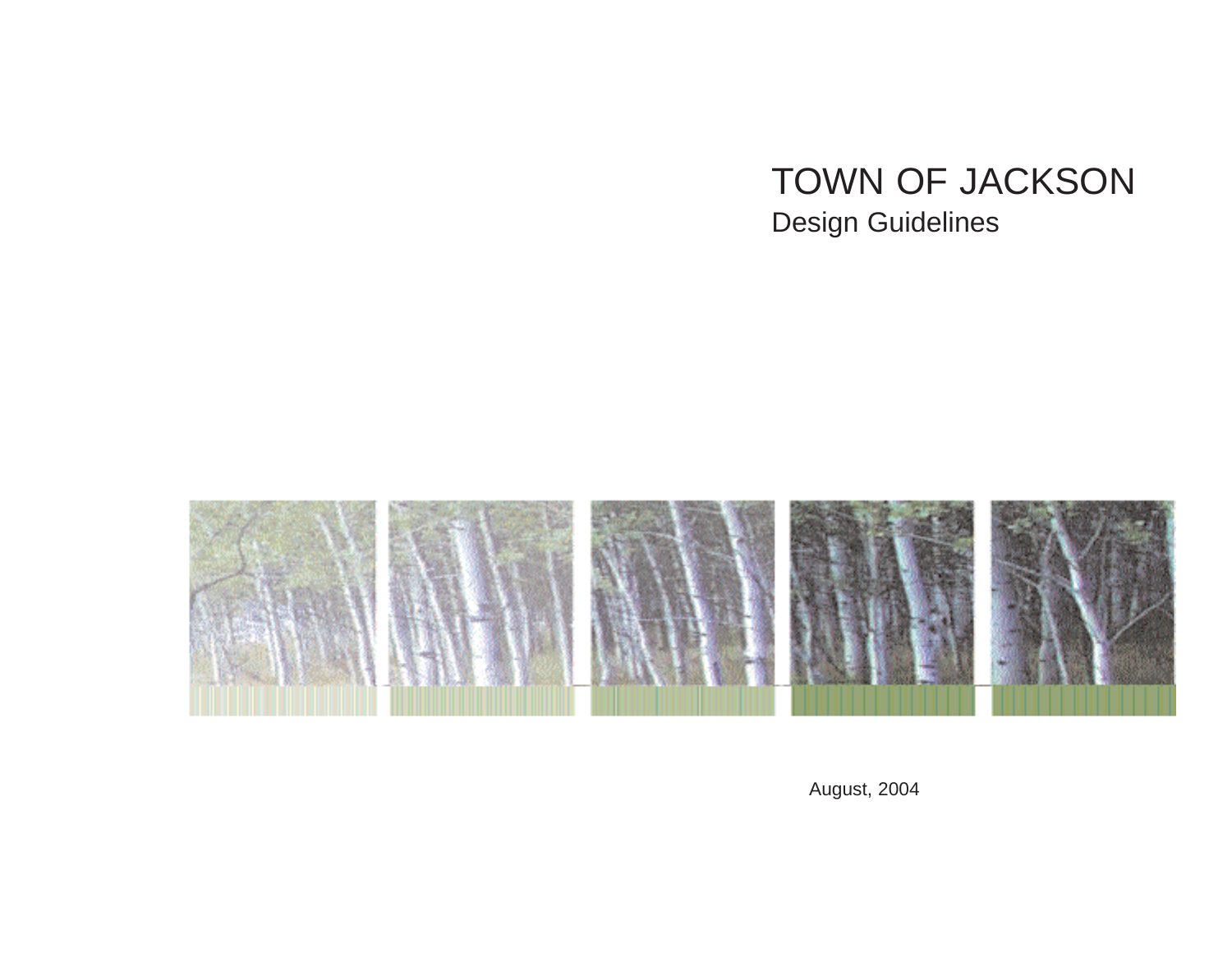### Table of Contents **1. Introduction**



Town of Jackson Design Guidelines

- · Vision Statement
- · Guidelines Intent
- · Scope
- · Applicability

#### **2. Design Guidelines**

- · Introduction
- · Public Spaces
- · Composition
- · Massing
- · Street Walls
- · Materials

#### **3. Submission Requirements**

- · Building Permit
- · Sketch Plan
- · Final Development Plan
- **4. Design Review Criteria**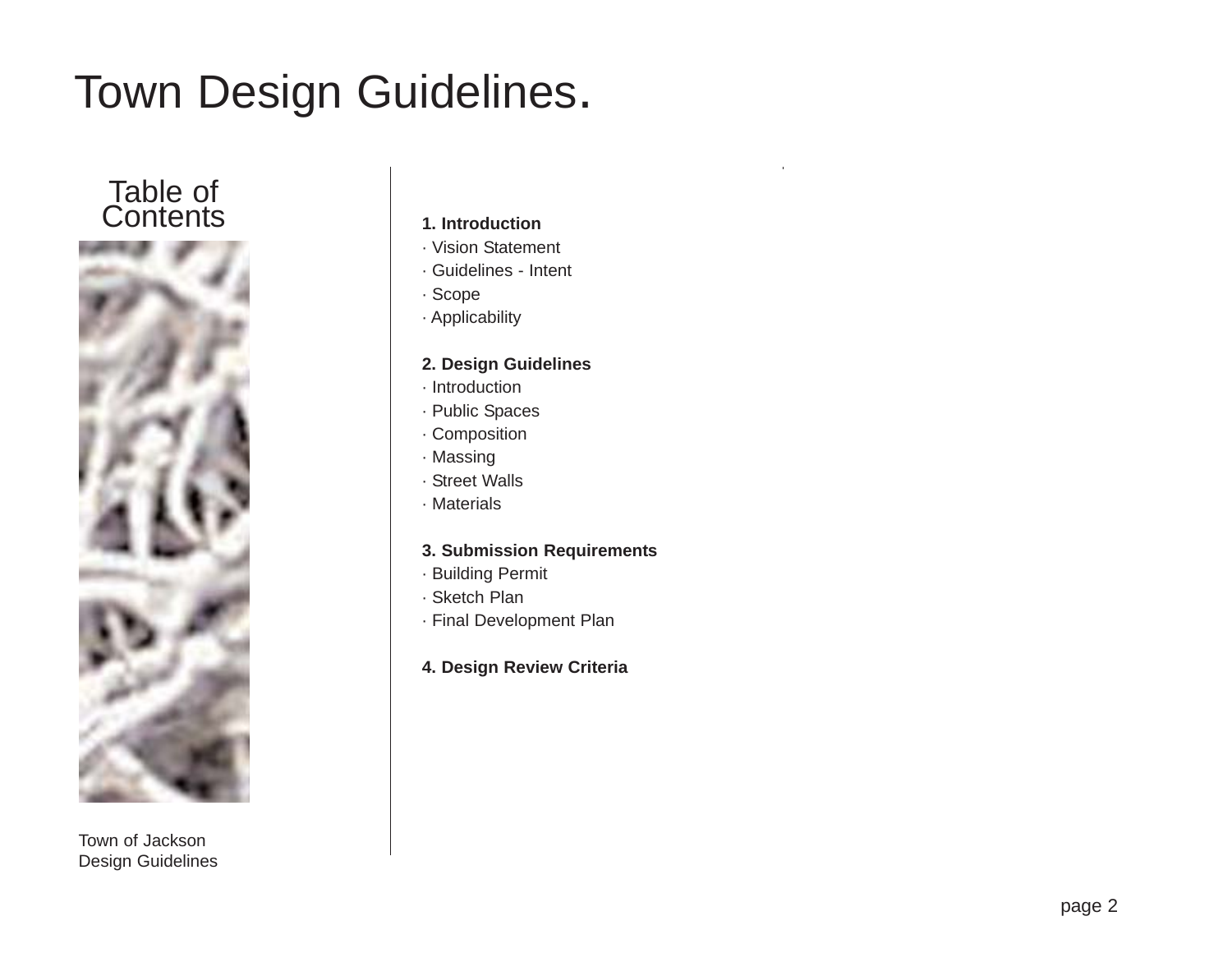### **Introduction** Vision Statement



Town of Jackson Design Guidelines

*The guiding vision for the Town of Jackson is to create a vibrant urban village to improve the quality of life and physical environment for both residents and visitors alike. The emphasis is on encouraging development that is economically, socially and ecologically sustainable. This concept includes a variety of land uses in the Town where citizens live and work. Future development should consider the regional vernacular of the Intermountain West while inspiring innovative design and creativity that emphasizes a positive pedestrian experience. This will become a reality when the entire community - including government, the private sector, social service groups and special interest groups - agree to positively impact the Town through cooperation, collaboration and partnership.*

### Guidelines - Intent

*The design guidelines were created to realize the Town's vision statement.*

*The intent of the guidelines is to direct the physical development of the Town through building design and land planning.*

*These guidelines will act as a tool to coordinate various public and private development proposals and measure how they will further advance the Town's vision.*

*The focus of these guidelines will be on the relationships between private and public spaces, composition, massing, street walls and building materials.*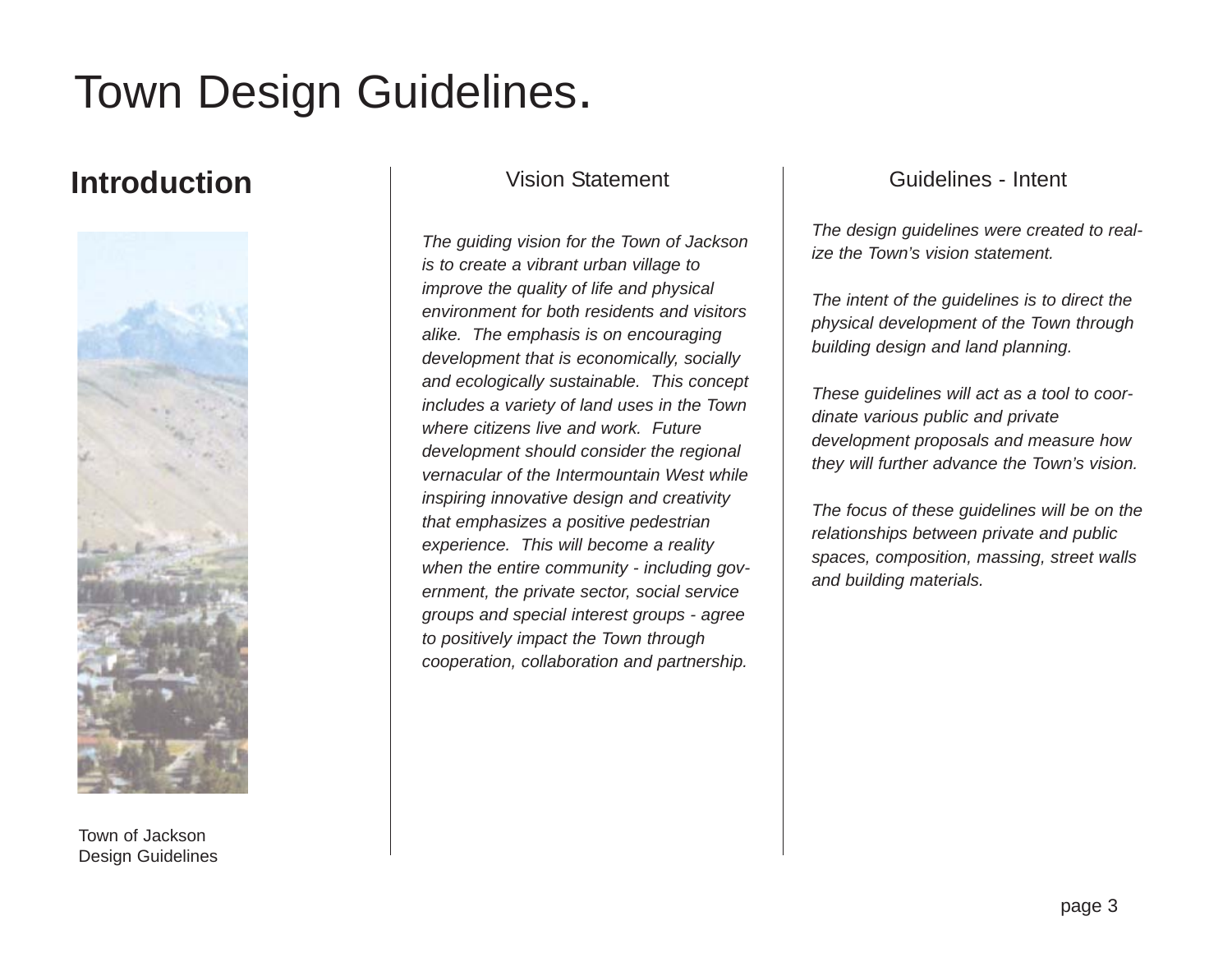## **Introduction**



Town of Jackson Design Guidelines

### Scope

*The purpose of the following guidelines is not to attempt to solve the continuous debate over architectural style, but instead is an attempt to qualify fundamental design principles essential to creating a vibrant Town. The consensus of the public workshops and sentiment of the design group preparing these guidelines is that individual architectural style and approach should not be prescribed, but rather encouraged within the fundamental principles described in the following design guidelines.* 

*The proposed design guidelines are presented as an aid to property owners, business leaders and designers who wish to make improvements to property in the Town. The design guidelines found here offer fundamental guidance that will help enhance the quality and strengthen the visual continuity in the Town. Their purpose is to stimulate creative design solutions for individual properties while promoting a sense of cohesiveness among the entire Town.*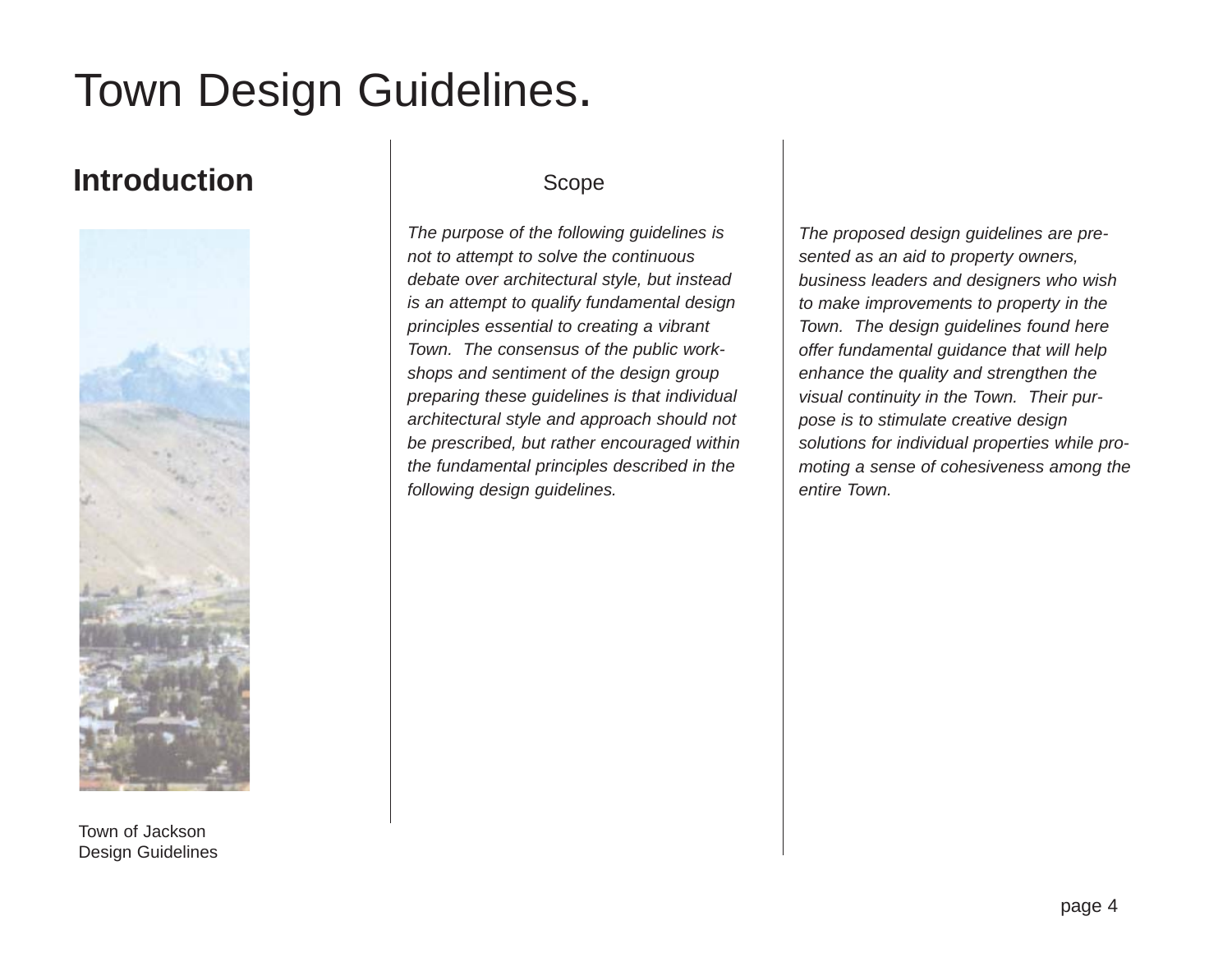## **Introduction** *Applicability*



Town of Jackson Design Guidelines

*All development applications utilizing Division 4500. Nonresidential Standards of the Town's Land Development Regulations shall be required to comply with the following guidelines.* 

*A Design Review Committee has been established to evaluate development applications and to advise and provide technical assistance to the Planning Director, Planning and Zoning Commission/Board of Adjustment and Town Council regarding compliance with these design guidelines. Procedures and requirements for establishment and conduct of the Committee have been set forth in Section 5070. Design Review Committee of the Town's Land Development Regulations.*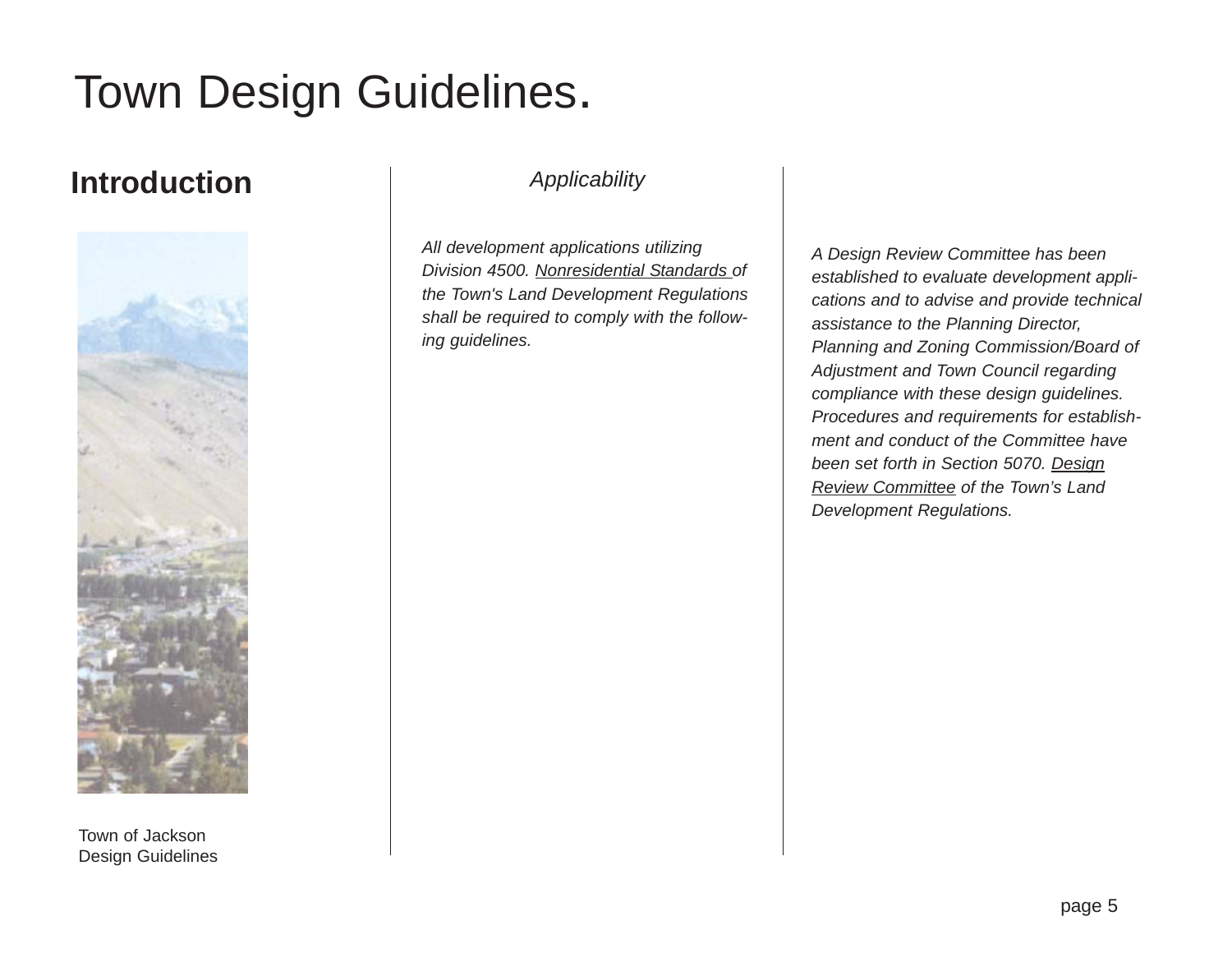## **A. Public Space** Introduction



#### Town of Jackson Design Guidelines

Public Space is a critical component in the future growth and development of the Town of Jackson. As the Town becomes a more densely built environment, there is a greater need for a symbiotic relationship between buildings and open space.

Public space should be usable and diverse in size and function, ranging from covered boardwalks to pocket parks. Development of these spaces should strive to enhance the experience of existing natural resources and complete a network of clear circulation links throughout town.

Effective public space will create a more diverse and enjoyable pedestrian experience throughout the Town, ultimately benefiting both residents and visitors.

### **Guidelines**

*1. Use*

*Public space shall be usable. Public space should be considered as a vital component of every development. It is important to treat the un-built portion of a site as designed, functioning space. Consider all appropriate uses for public space as it relates to:*

A. Human scale - develop public space that is desirable and comfortable to inhabit. Use trees, canopies or other building elements to break the perceived height of adjacent façades to create a more human scale.

B. Relationships - public space should engage the interior of a building and relate to the adjacent building's function and use.

C. Detail - details of lighting, signage, benches, paving, planting, canopies, etc. should relate to the overall function of the space.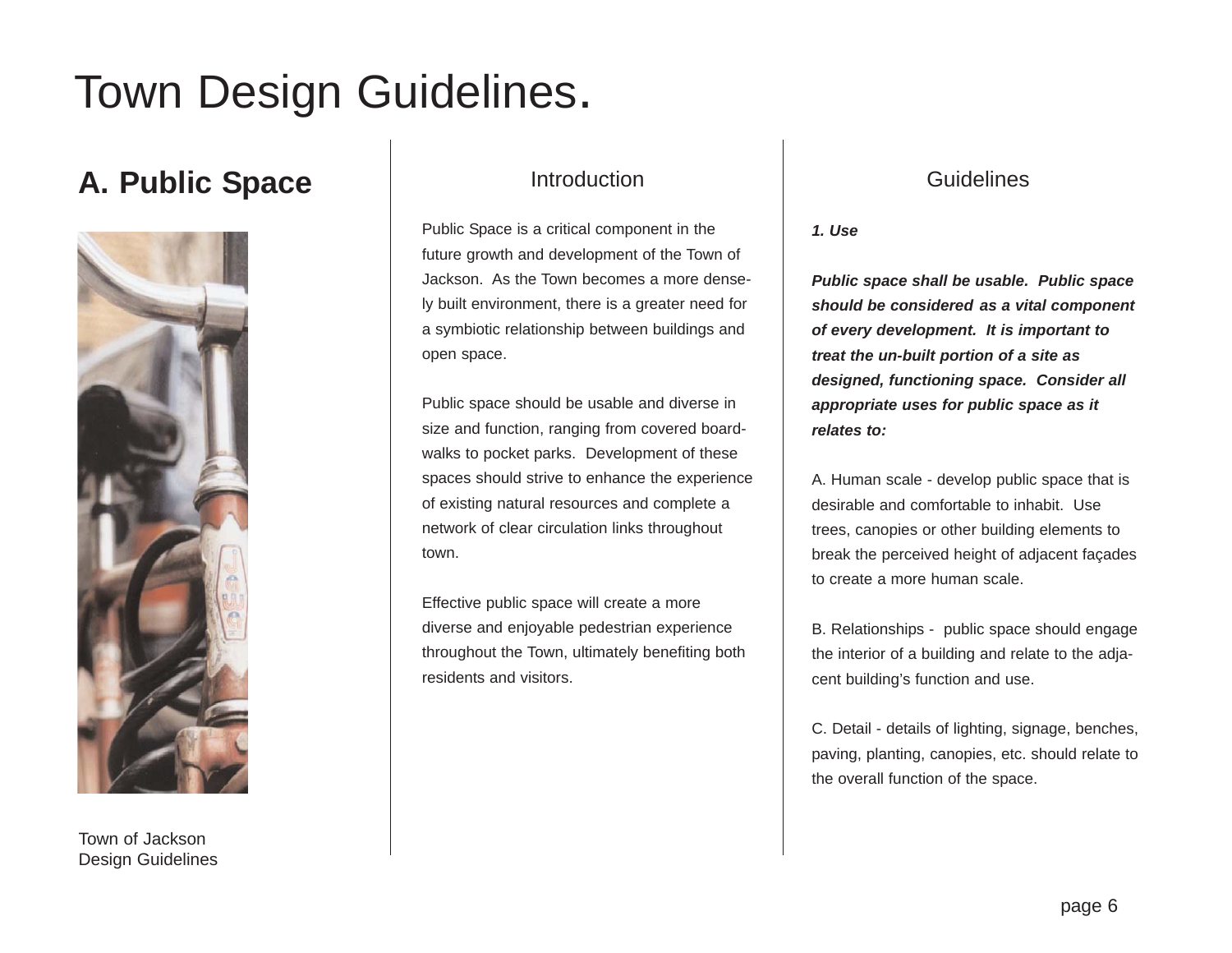## A. Public Space **Guidelines**



Town of Jackson Design Guidelines

*2. Location*

*Locating public space appropriately on site ensures that the space is comfortable and therefore functional. When locating public space consider:*

A. Seasonal adaptability - public space should be protected from full exposure to the sun, snow, wind and rain where possible. Orient public spaces to take advantage of daylight.

B.Transition - create habitable spaces that provide a transition between buildings and the adjacent streets and alleys.

C. Entry - Points of entry into a building should be clear and engaging to the pedestrian.

### **Guidelines**

*3. Connections*

*Throughout the Town, public space shall act as a connector for the pedestrian experience whenever possible.*

A. Consider how the proposed development connects with both the street and other development on the same block.

B. Consider how the proposed development makes connections with the overall Town open space and pathways systems and Cache and Flat Creeks.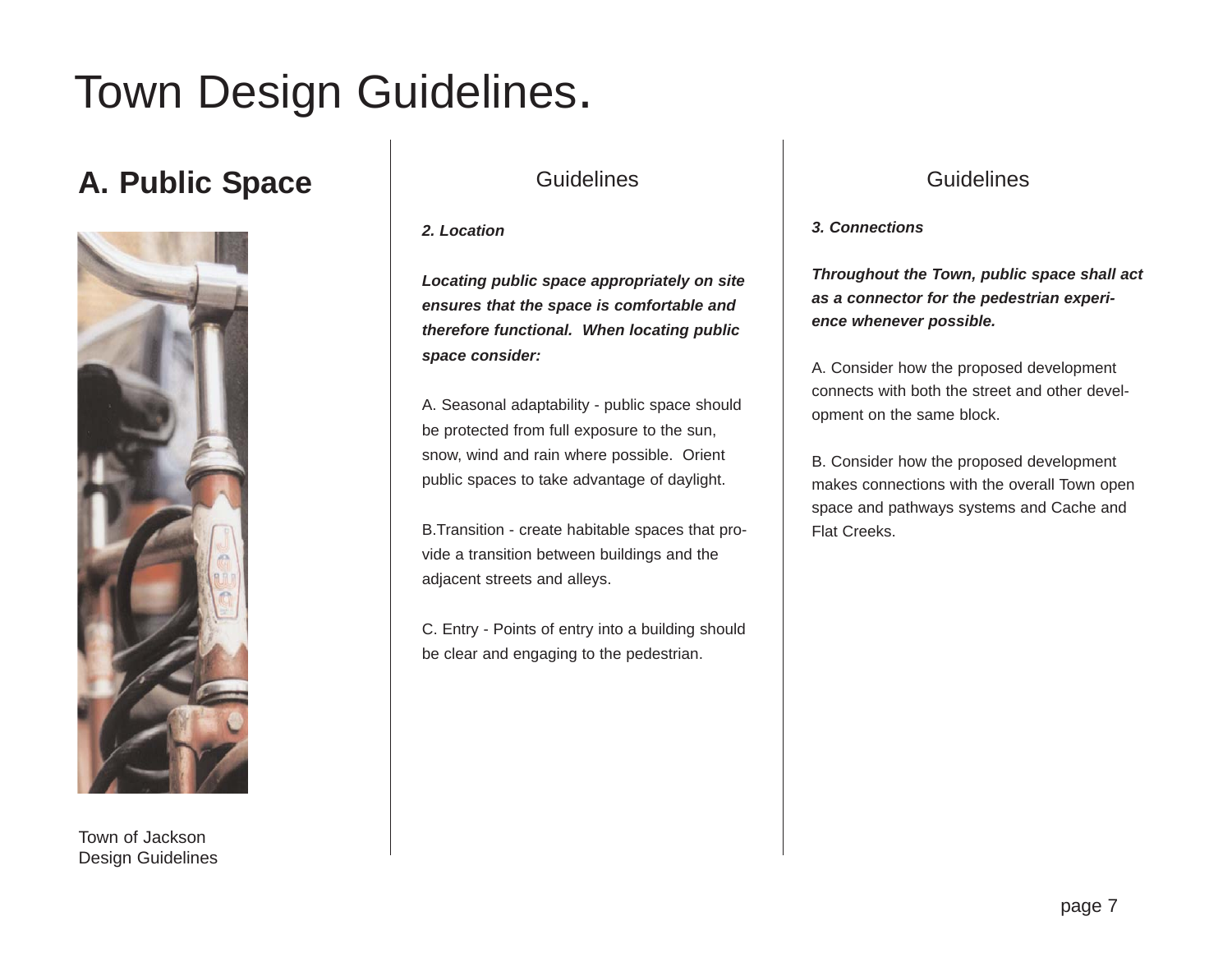## A. Public Space **Guidelines**



Town of Jackson Design Guidelines

*4. Scale & Variety*

*The proposed development should provide public space that is suitable to the scale and function of the development. The open space portion of the proposed development should be considered in the context of increasing the variety of sizes, types and locations of open space throughout the Town.*

*5. Screening*

*Screening - Whenever possible, use landscaping or architectural elements to buffer the pedestrian from automobiles, utilities, and parking lots.*

*Edges - Use trees, architectural walls, benches, etc. to create edges for public space. Clearly define the space without making it isolated or confined.*

### **Criteria**

·The project has demonstrated that the proposed public space is usable and desirable to inhabit.

·The project's developed public space will be engaging and in scale with the pedestrian.

·The design of the proposed public space(s) has integrated the following:

- Orientation/day-lighting.
- Screening the users from parking, utilities, and garbage facilities.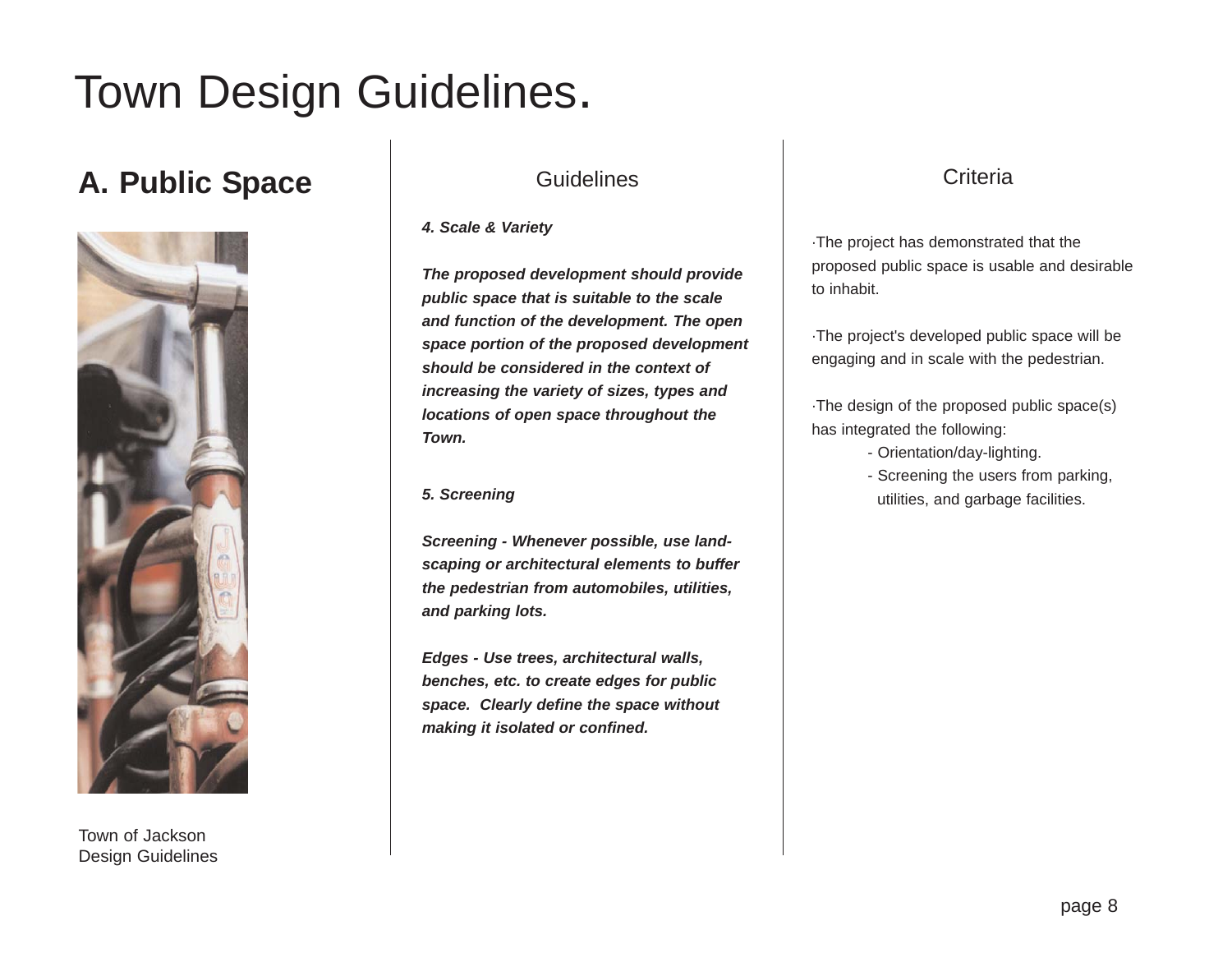## **B. Composition Introduction**



Town of Jackson Design Guidelines

This guideline addresses the elemental design tools of composition, proportion, and rhythm. These are important tools for achieving a balance between unity and complexity in design.

Composition is defined as the organization of parts of a project to achieve a unified whole.

Proportion is the relation of one part to another or to the whole.

Rhythm is a vocabulary of regular and repetitive elements or the relative variation of such elements.

These tools may be used to overcome the limitations of architectural style to achieve buildings that are timeless visual assets to the downtown. Each tool can be applied to the materials, surfaces and massing of a building to provoke visual interest, indicate the building's use and create an appropriate human scale. Using these tools, the balance achieved in the design should connect the proposed development to its context.

### **Guidelines**

*1. Consider composition, proportion and rhythm of the materials, surfaces and massing of all building elevations to promote visual interest at the scale of both the automobile and the pedestrian.* 

*2. Use composition, proportion and rhythm of the materials, surfaces and massing to create a sense of entry and a sense of place.*

*3. To the degree possible, utilize composition, proportion and rhythm to address adjacent buildings.*

### **Criteria**

The project has successfully applied the design elements of composition, proportion and rhythm in the proposed materials, surfaces and massing.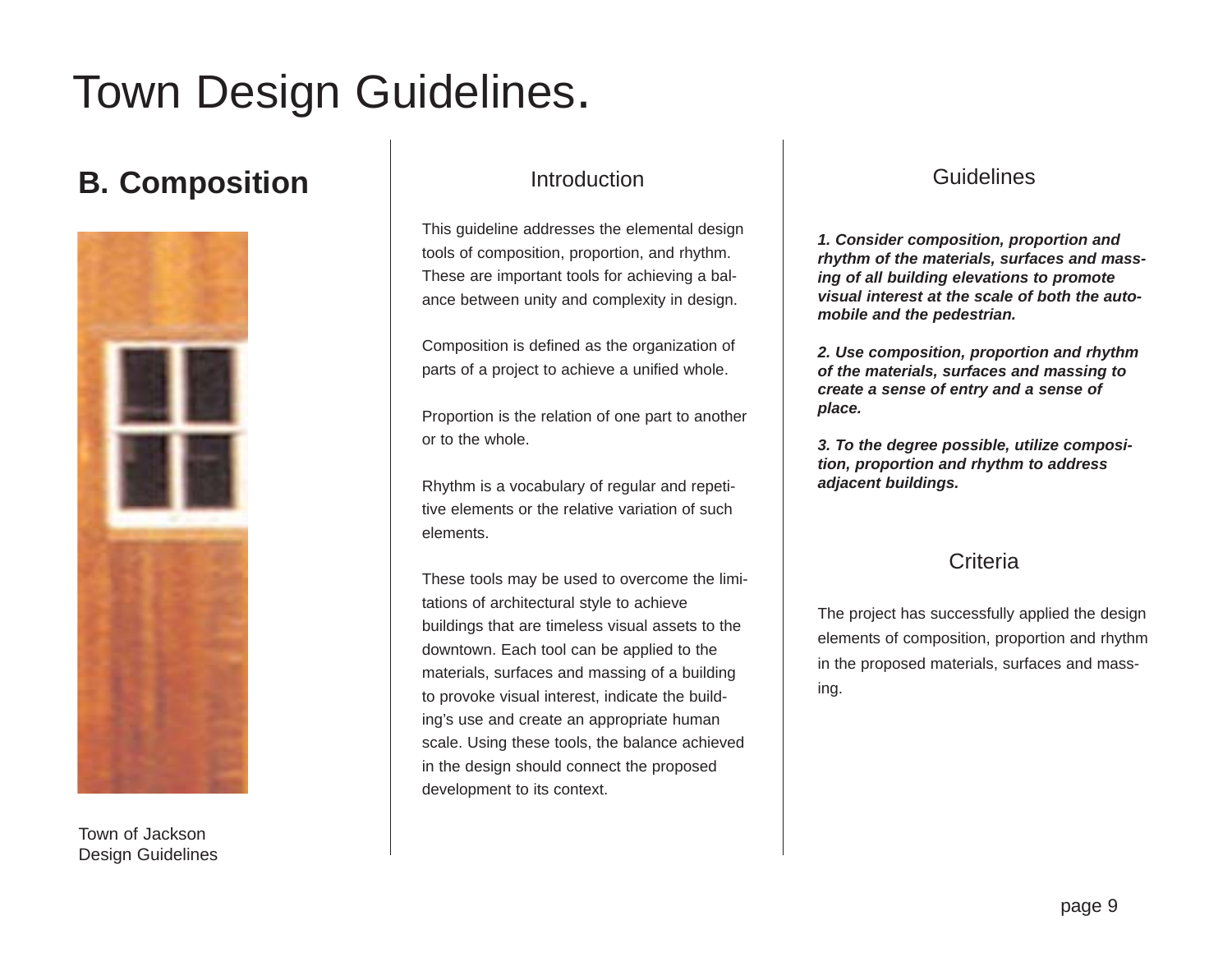## **C. Massing Strategier C. Massing Strategier C. Massing Strategier C. All and Introduction**

A building's mass is defined by its component parts, including the size of its footprint and number of stories. Building mass is also determined by building form, roof shape, and orientation.

A building's form can be a simple rectangular box or a more complex combination of volumes.

Massing refers to the size of buildings and how they meet the street. Consequently, massing affects the experience of pedestrians. The way in which a particular building 'meets the street' can produce an exciting and vital experience for the person on the street: it is not overbearing, rather it is engaging and stimulating. To ensure this experience, building massing should address the relationship between the size of the proposed building and the scale of the pedestrian.

Appropriate massing will also create a gentle transition between adjacent zoning areas with no abrupt changes in height or mass of adjacent structures.

The Town of Jackson has a 'sawtooth' profile of building heights that is a product of the historic building pattern, especially along the Town Square. The gaps that exist in the historic sawtooth profile provide opportunities to insert new buildings which are compatible in both scale and material, yet are distinguishable from the historic vernacular. Reaching a balance between old and new is the goal of the Design Guidelines, requiring the retention of the sawtooth profile while encouraging compatible new buildings which respect Jackson's urban fabric.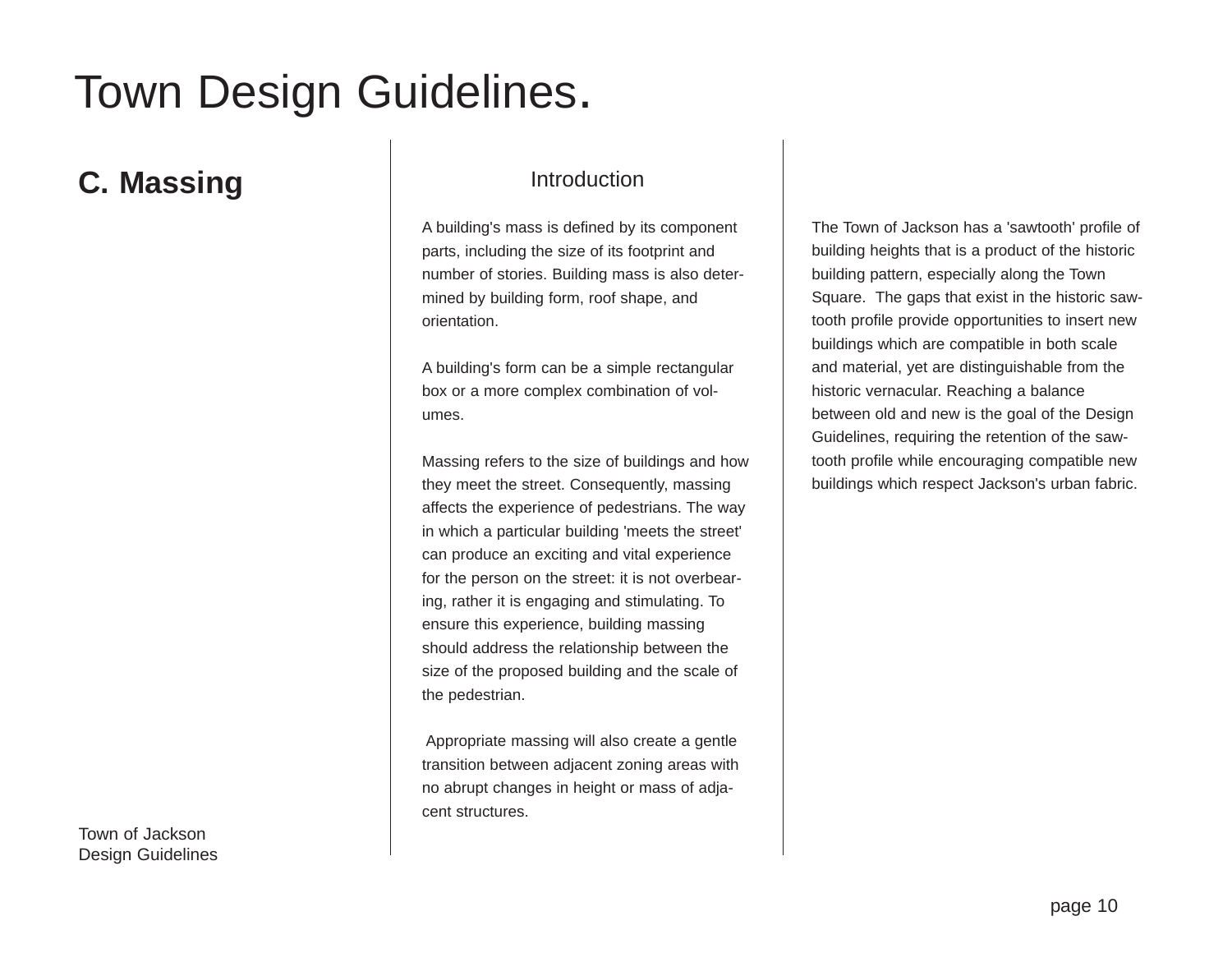## **C. Massing C. Massing C. Massing C. Massing C. All Contracts Cuidelines**

*1. Mass & Height:*

*The architectural form of development should have a human-scale, pedestrian orientation; the height of buildings should not overwhelm people walking in the vicinity of the buildings, therefore;*

*A*. Canopies should be utilized over sidewalks or property lines to give buildings a human scale. (This should work in concert with guideline 2, *Additive & Subtractive Massing.)*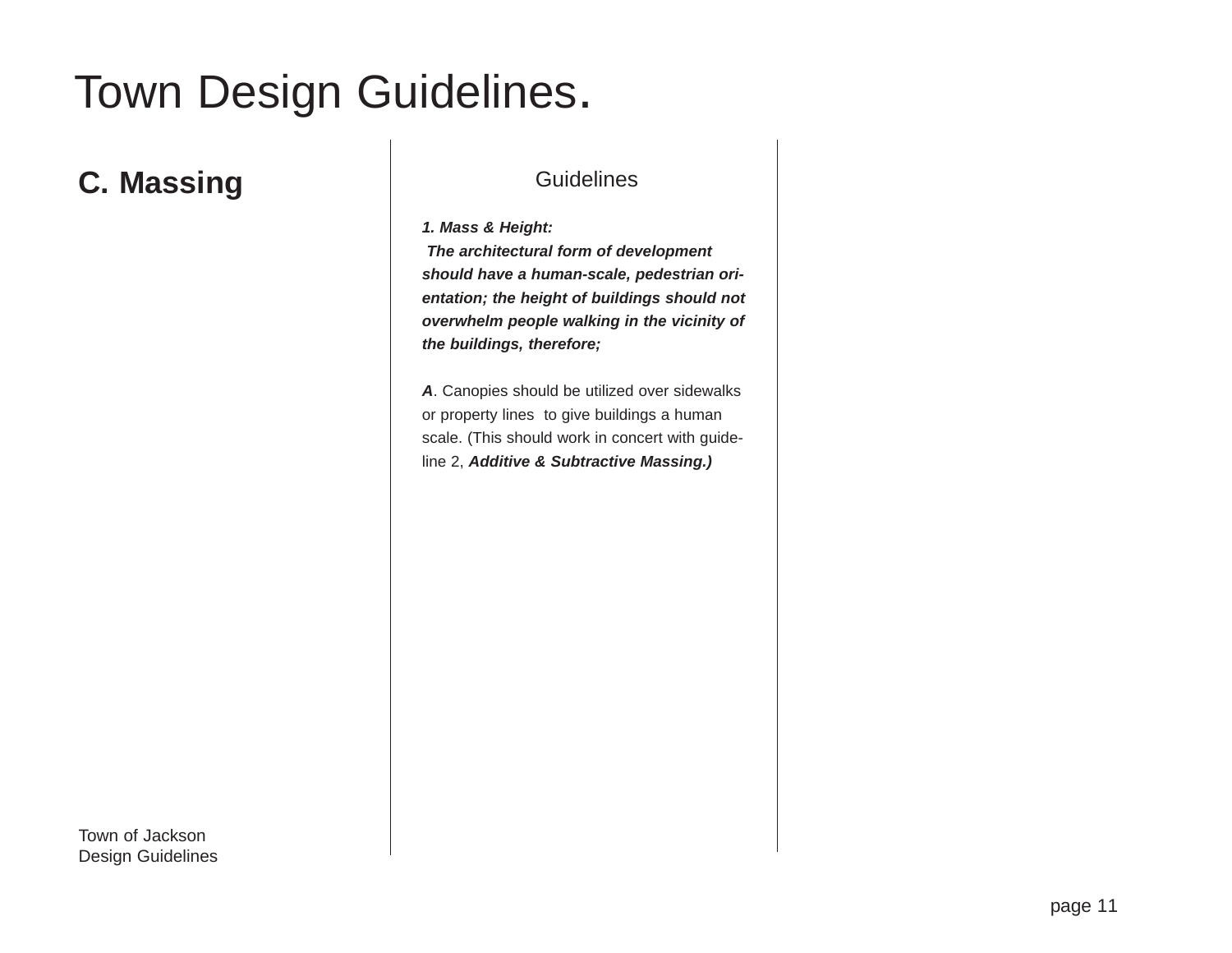### **C. Massing C. Massing C. Massing C. Massing C. All Contracts Culture Contracts Contracts Culture Contracts Contracts Culture Contracts Culture Contracts Culture Contracts Culture Contracts Culture Contracts Culture Cultur**

Town of Jackson

Design Guidelines

*2. Additive and Subtractive Massing: Both additive and subtractive massing approaches are encouraged to reduce the visual impact of large building masses. The additive massing approach increases the size of the building by linking smaller, compatible elements in a way that allows them to remain visible as separate pieces after they are put together. A simple building with additions is an example. The subtractive massing approach is to take a building as a large mass, and then reduce it by taking parts of it away, in a logical manner. This approach is especially useful when buildings are built on the property line.*

A. Utilize both additive and subtractive massing including sky plane techniques to reduce the visual impact of building masses. Balconies that partially step into the building and partially cantilever out away from the building face achieve this.

B. Architectural features on the second story and above may protrude into the public right-ofway a maximum of 5-feet.

**Guidelines** 







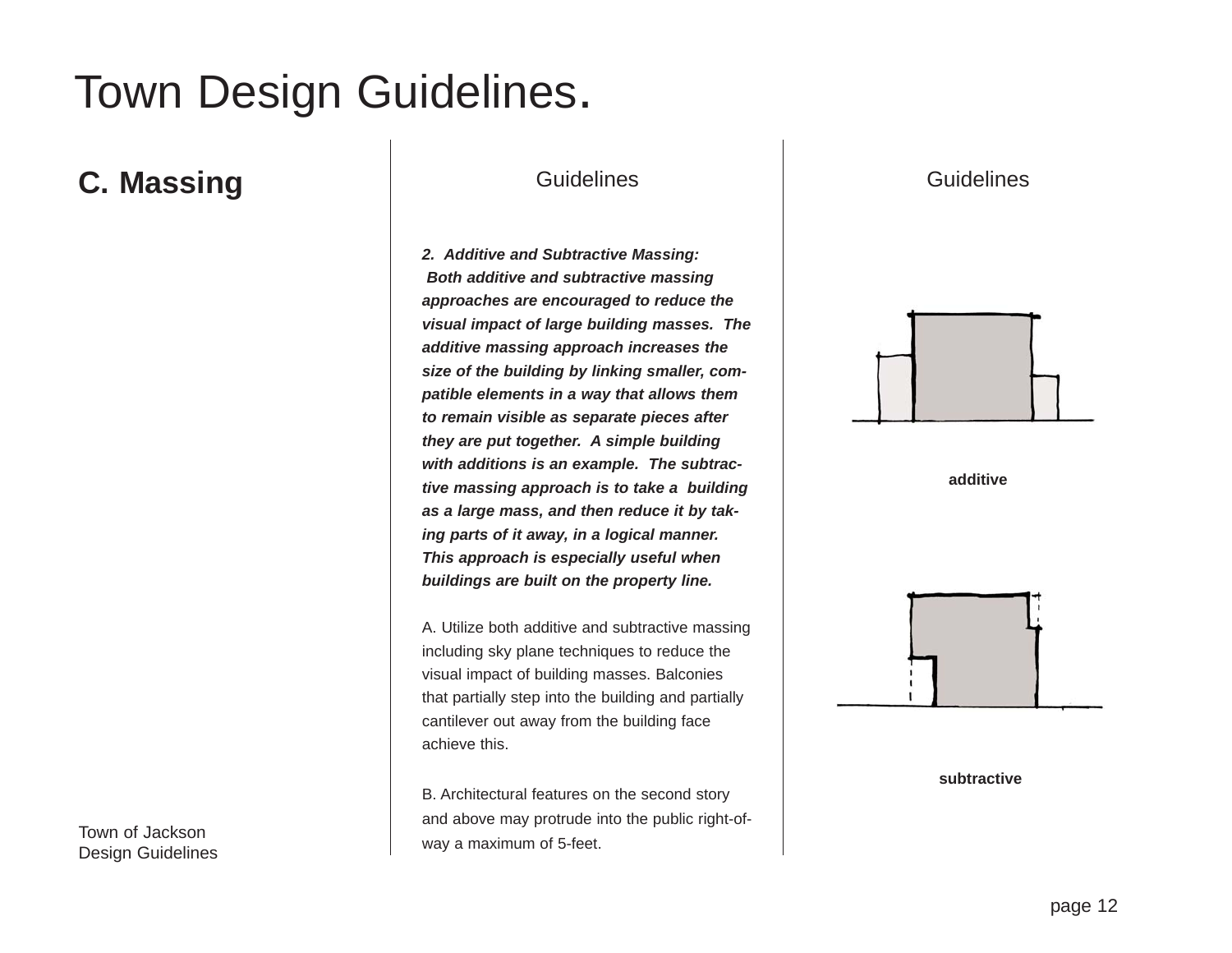## **C. Massing C. Massing C. Massing C. Massing C. All Contracts Culture Contracts Contracts Culture Contracts Contracts Culture Contracts Culture Contracts Culture Contracts Culture Contracts Culture Contracts Culture Contra**

*3. Volume complexity*

*Large building masses should be achieved by linking a series of smaller masses. The result should be a building which can be seen as a group of related structures, rather than one large element. In the case of a project which covers multiple adjacent lots, density can be achieved in a positive way if the buildings themselves are designed with a certain amount of volume complexity, to avoid a large, monolithic structure.* 

A . Avoid large monolithic buildings. Translate the building program into a building complex, whose exterior reflects the interior uses and functions. At higher densities, a single building can be treated as a building complex, if its important parts (e.g. entries) are picked out and made identifiable while still part of one threedimensional fabric.

B. Projects that contain multiple lots shall pay close attention to breaking up the vertical facade into a pattern typical of single lot development.

### **Guidelines**

#### *4. Roofs*

*Jackson will be comprised of linked building elements of one, two, and three stories. The roof types will either be parapet, flat, sloping or barrel vault roofs. Flat and parapet roofs are particularly appropriate at the edges of the site because they avoid some of the serious engineering and safety problems associated with snow sliding onto the public right-of-way.*

A. A project should ensure that roofs are designed so that no snow or rain is deposited onto adjacent public or private walking surfaces.

### **Criteria**

The mass, height, volume complexity and arrangement of building components of the proposed development enhances the streetscape within the context of the Town, while creating a comfortable experience for the pedestrian and mitigating adverse effects on the adjoining properties.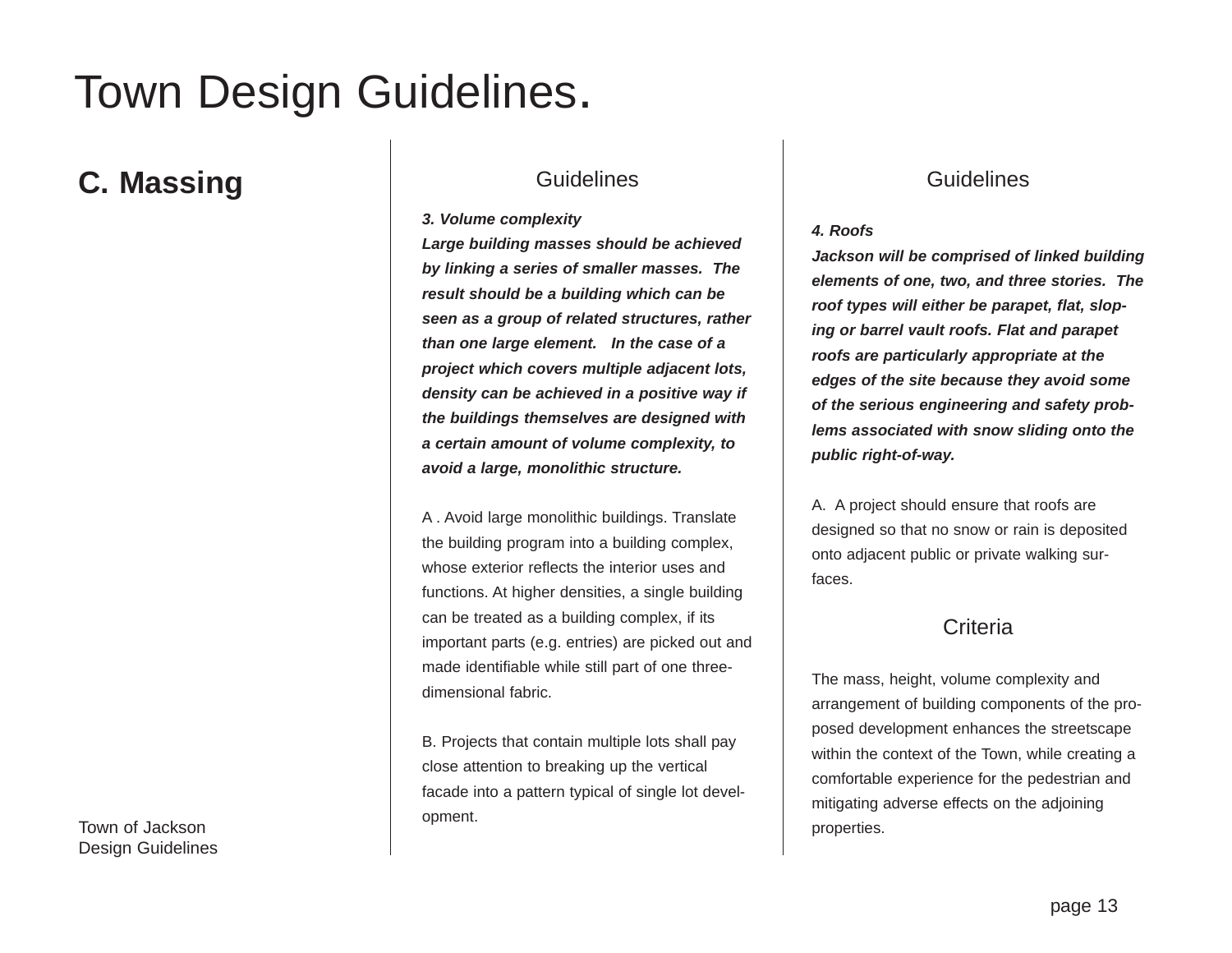### **D. Street Wall Introduction**

Street walls result when buildings are constructed to or near the front and side property lines of a site. This pattern of development typical of the properties surrounding the Town Square - creates a strong edge that defines the sidewalk and street. Avoiding breaks (e.g. parking lots and low-intensity development) will further enhance the character and strengthen the identity of the Town.

The goal of street walls in the Town district is to continue the connected network of comfortable and inviting pedestrian paths that form the transition between the street and adjacent buildings.

### **Guidelines**

*1. The project should generally be built to the property lines at the sides and along the street frontage.* 

*2. There should be no voids in the street wall except for the circumstances described in these guidelines, below.*

*3. It is appropriate to open up the street wall for a portion of the frontage as necessary to create areas of public open space, identify entrances and make pedestrian connections.*

*4. At the corner, it is appropriate to step back the street wall to create comfortable pedestrian areas.*

*5.Vehicle entrances to underground or rear parking areas may be acceptable, but should be minimized to avoid conflicts with pedestrians.*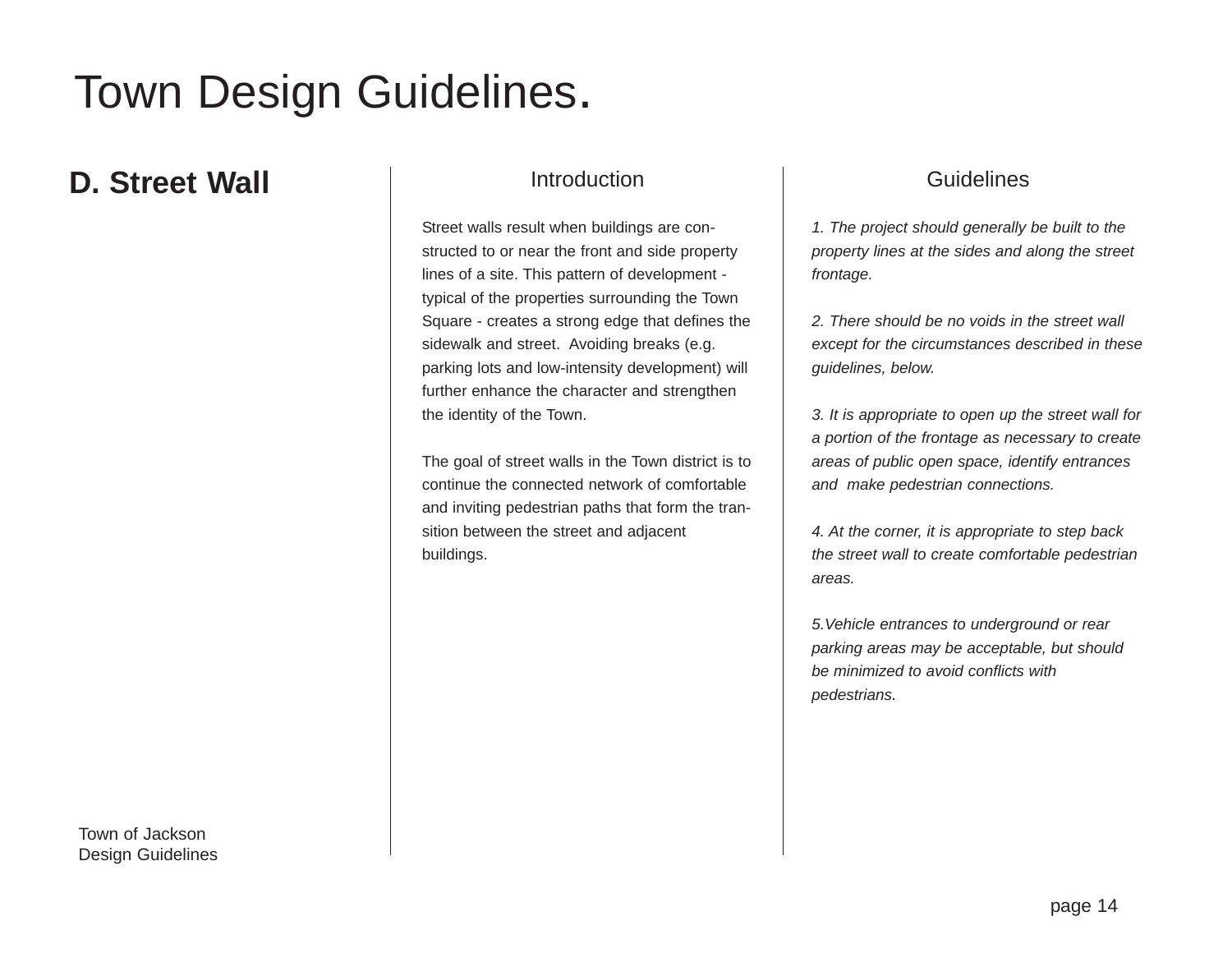## **D. Street Wall Criteria**



Town of Jackson Design Guidelines

The project clearly defines the public space adjacent to the sidewalk and/or street.

The scale of the street wall appropriately addresses the pedestrian.

The proposed development minimizes voids in the street wall, and where voids exist, they serve to create a better pedestrian realm.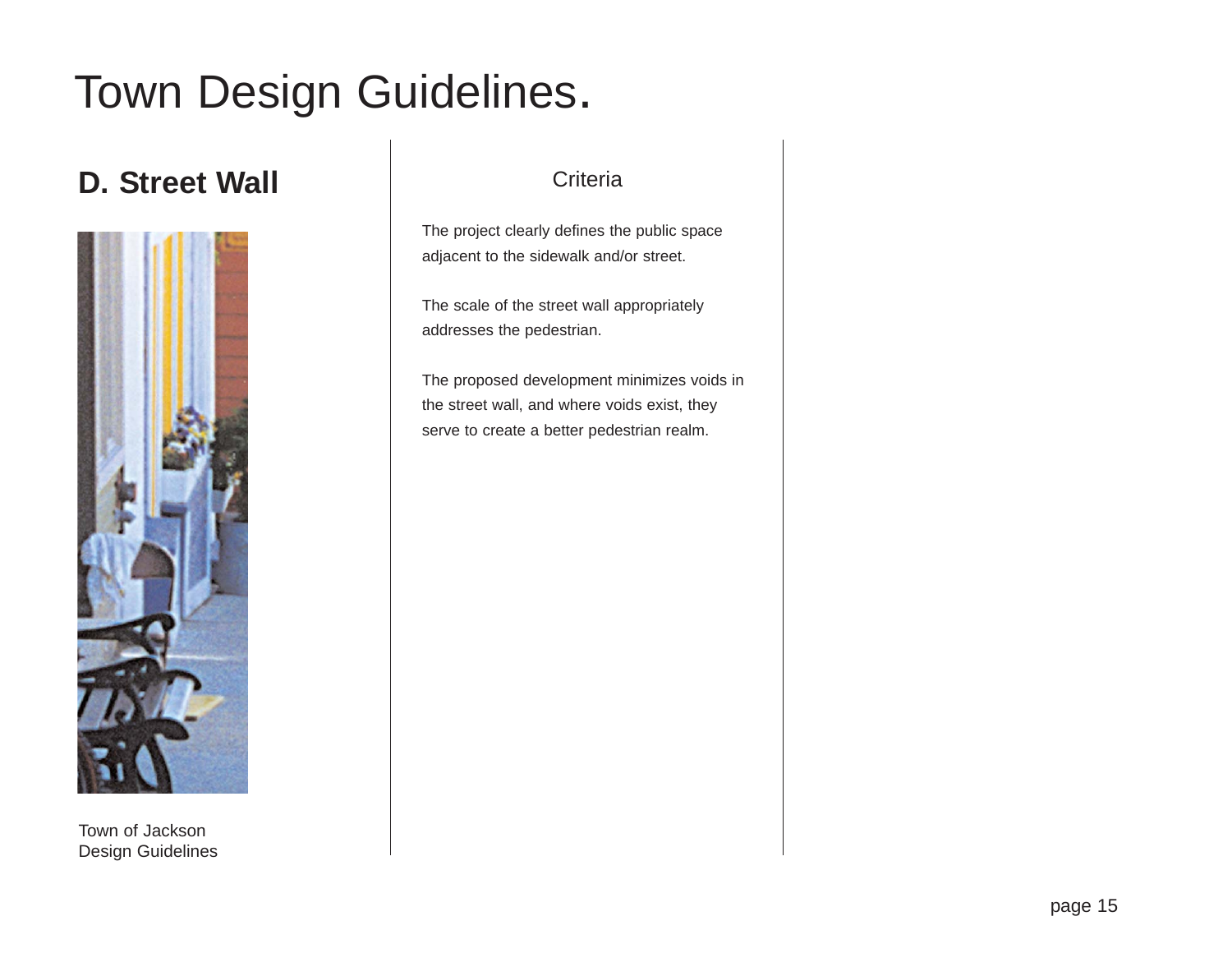## **E. Materials**



Town of Jackson Design Guidelines

### Introduction

The Jackson building tradition may be said to be one of opportunity. Historically, material choices have been made based on the availability of materials. This has created a rich tradition of using building materials that reflect the region in which we live. New construction should seek a fit within this regional context.

Exterior materials function as the outer layer of the building envelope and may also serve a structural function. Issues such as weather protection, durability, and maintenance affect the functional aspect of visible exterior materials. These, in turn, affect the long-term performance of the building and its impact on the environment.

The objective of the Design Guidelines for materials is to allow flexibility in the choice and applications of exterior materials. Project approval will be based on how the proposal integrates with the surrounding local context. Innovation, creative design and new technologies can improve and enhance the immediate surroundings, while expanding the varied and authentic palette of building materials used in the Town of Jackson. A creative and rigorous approach to the selection and application of building materials will generate a more vibrant appearance to the Town and an inviting environment for pedestrians. This benefits

Jackson's building tradition and will strengthen the strong sense of place found in our downtown core and throughout the Town.

To achieve this, the guidelines intend to address the following:

Material selection should take into account the historical vernacular of the Town and surrounding area as well as the unique natural context of the valley.

Material application should take into account multiple views of the building.

Transparency, visual interest, and scale should be considered at the pedestrian/street level.

Durability and maintenance should be a consideration in material selection.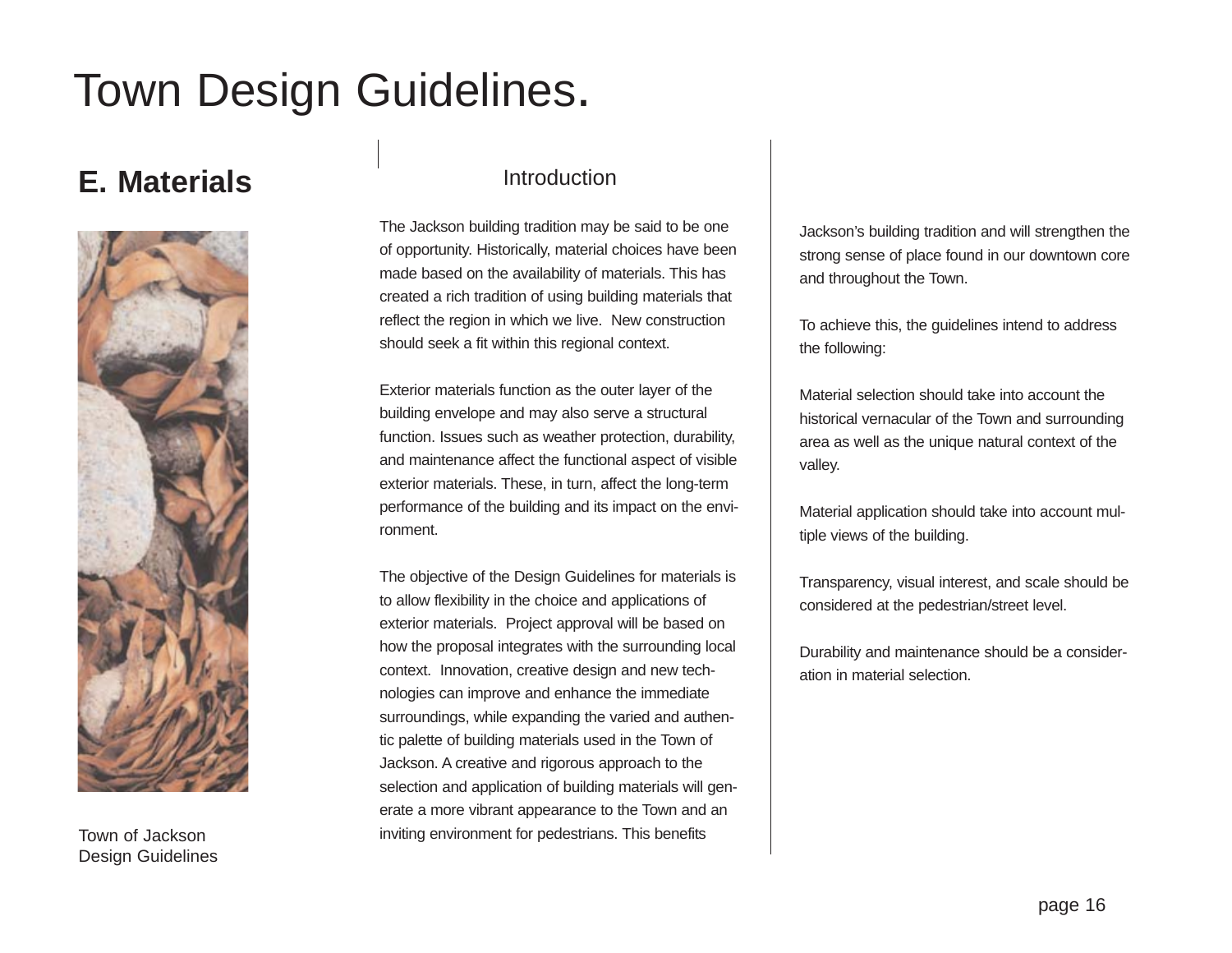## **E. Materials** Guidelines



Town of Jackson Design Guidelines

*1. Application of Materials*

*These guidelines strongly encourage applicants to consider the inherent nature of materials and their appropriate application.*

A. Application of materials is at least as important as the materials themselves. Lack of attention to how materials are used can lead to concerns, including, but not limited to, how a material or a surface begins and ends (termination), how a switch from one material to another occurs (transition), and viewing the building as a whole or from many angles (continuity).

Paying attention to which materials and their structural application are selected for vertical supporting elements (compressive), spanning over openings (tensile), or creating building planes such as walls (infilling) will lead to appropriate materials used in believable situations.

### Guidelines

#### *2. Materials Selection*

*Applicants must consider the regional, local, and immediate context (including existing buildings) the natural environment, and the local culture when selecting exterior materials and components.*

These guidelines strongly encourage designers to consider how the materials selected for a building will relate to the immediate surroundings.

To support the continued development of unique architecture, these guidelines do not specifically restrict the use of any materials. Review of proposed materials will consider the positive and negative impacts on the surrounding buildings, natural environment and culture. Proposed materials will be evaluated on this basis.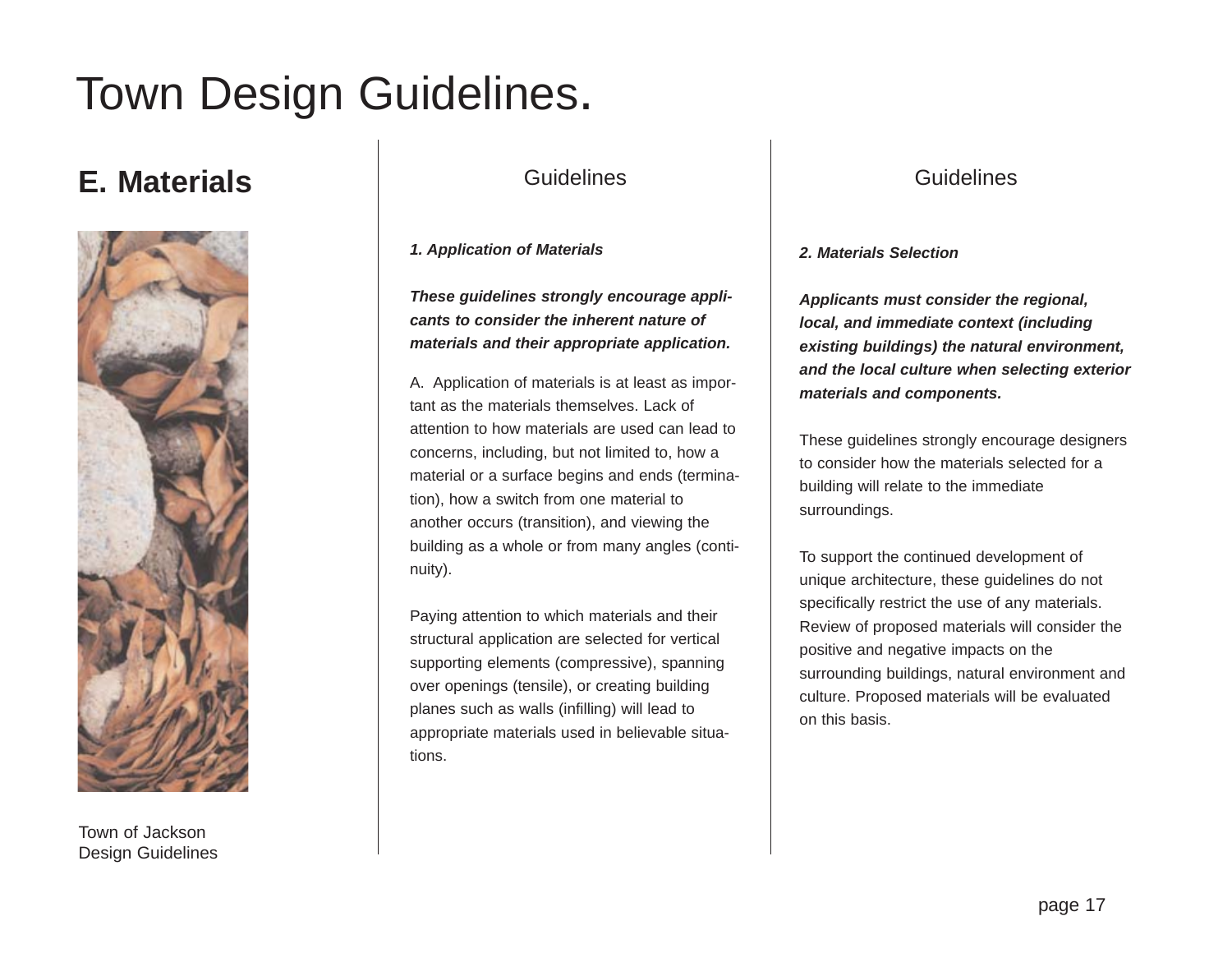## **E. Materials Criteria**



Town of Jackson Design Guidelines

The proposed materials are appropriate based on the surrounding context, both built and natural. The proposed materials will be durable and maintainable over time.

The material application of the proposed project has successfully addressed the following:

- Multiple views of the structure.
- How structural materials are represented.
- How major building walls and planes are treated.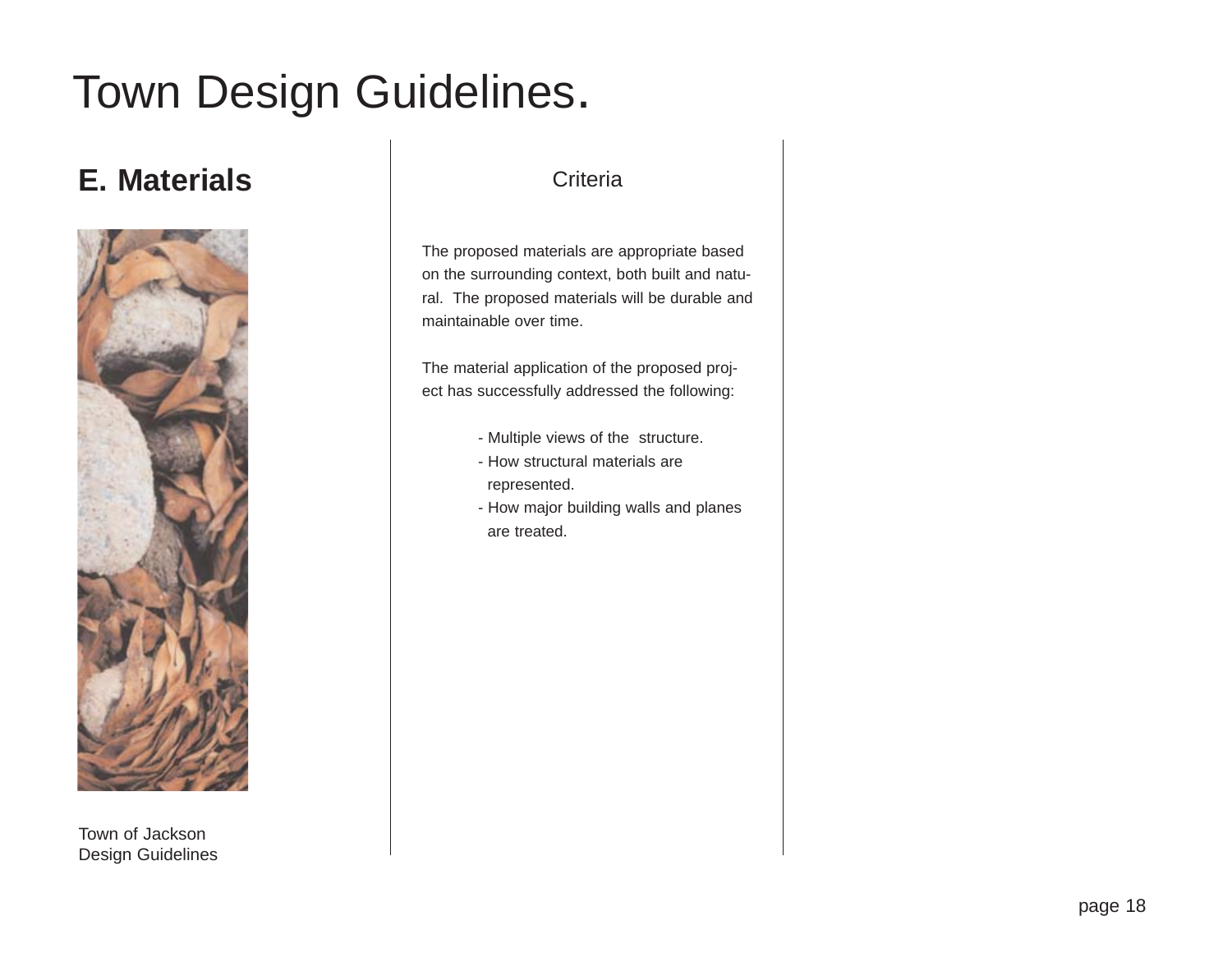### **Submission Requirements**

Town of Jackson Design Guidelines

### Submission Requirements

Applications shall contain the information described below for the review of the project to determine compliance with the Town's Design Guidelines, unless a waiver of said requirements (or portions thereof) is granted by the Planning Director for good cause shown. The Planning Director shall ensure that only pertinent information is required from the applicant, commensurate with the magnitude of the project.

#### **Building Permit - Design Review**

All applications shall include the following information to be reviewed by the Design Review Committee prior to submission of a building permit:

*1. Drawings of all building elevations accurately showing the colors of the proposed structure, including adjacent context, and initial material types. Minimum 1/4 scale.* 

*2. Material samples or reasonable, clear photographs or representations of all final material selections.* 

*3. A concept statement that clearly describes the intended use(s) and architectural theme of the overall project and a detailed description of how each design guideline has been addressed by the proposed project.*

*4. A figure/ground diagram at an appropriate scale that illustrates all structures within a 1 block radius of the proposed project.* 

*5. A transverse street cross-section that extends a half block in each direction of the project. The submission must include the entire block the project is situated on. For sections, line drawings or mass void sections are appropriate; please include scale figures and vehicles on all drawings. Minimum 1/8 scale.*

*6. A longitudinal street elevation that extends half a block in each direction of the project. The submission must include the entire block the project is situated on. For elevations, line drawings are appropriate; please include scale figures and vehicles on all drawings. Minimum 1/8 scale.* 

*7. A site plan clearly indicating the location, detail (lighting, benches, signage), and size of public space(s).*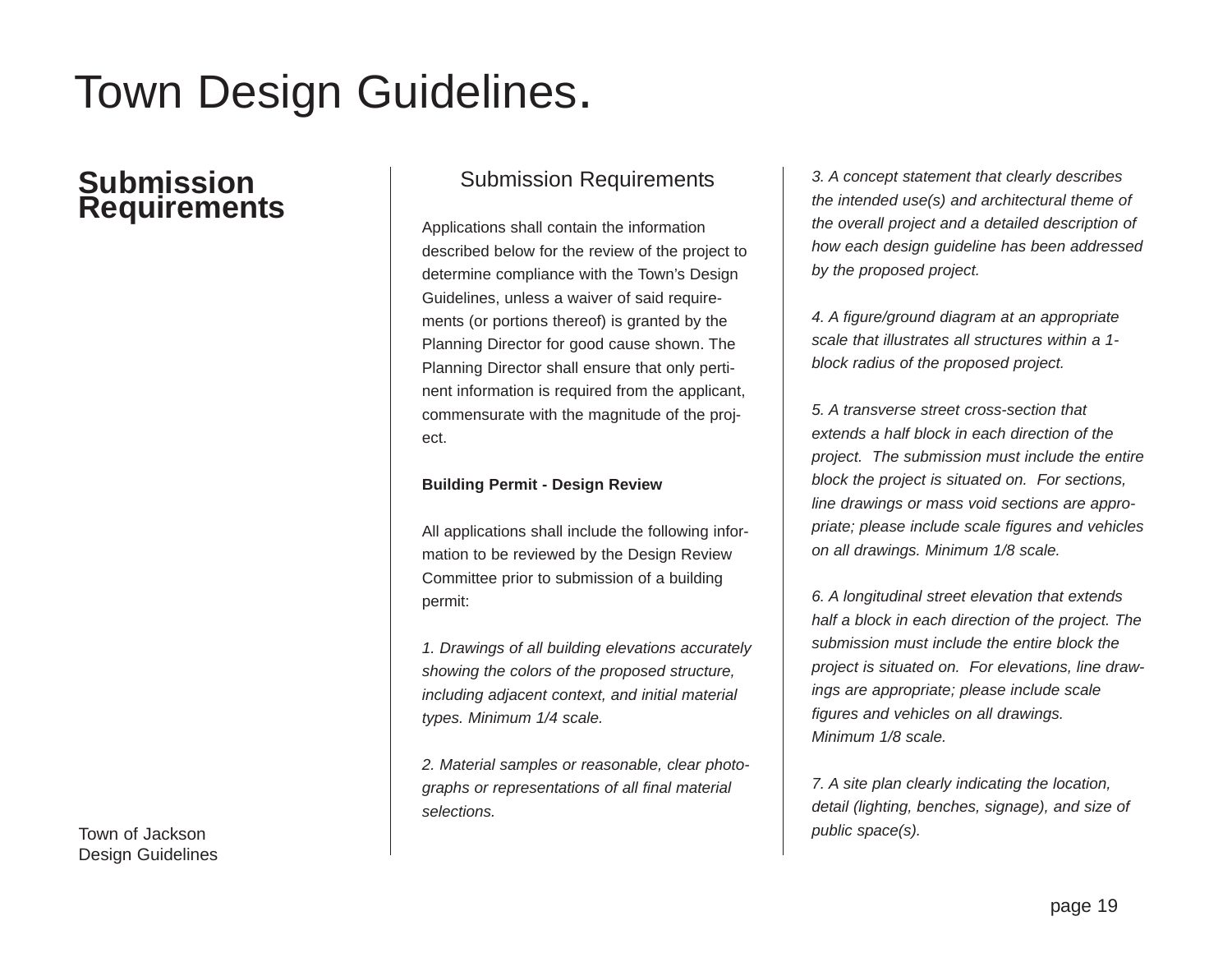### **Submission Requirements**

*8. A character sketch in elevation, axonometric, or perspective drawing, conveying the intended character of the major public space from a pedestrian perspective.*

#### **Sketch Plan - Design Review**

All applications shall include the following for review by the Design Review committee as part of all Sketch Plan applications:

*1. Drawings of all building elevations, including adjacent context, and initial material types. Minimum 1/4 scale.* 

*2. A concept statement that clearly describes the intended use(s) and architectural theme of the overall project and a detailed description of how each design guideline has been addressed by the proposed project.*

*3. A figure/ground diagram at an appropriate scale that illustrates all structures within a 1 block radius of the proposed project.* 

*4. A transverse street cross-section that extends a half block in each direction of the project. The submission must include the entire block the project is situated on. For sections, line drawings or mass void sections are appropriate; please include scale figures and vehicles on all drawings. Minimum 1/8 scale.* 

*5. A longitudinal street elevation that extends half a block in each direction of the project. The submission must include the entire block the project is situated on. For elevations, line drawings are appropriate; please include scale figures and vehicles on all drawings. Minimum 1/8 scale.* 

*6. A site plan clearly indicating the location, detail (lighting, benches, signage), and size of public space(s).*

*7. A character sketch in elevation, axonometric, or perspective drawing, conveying the intended character of the major public space from a pedestrian perspective.*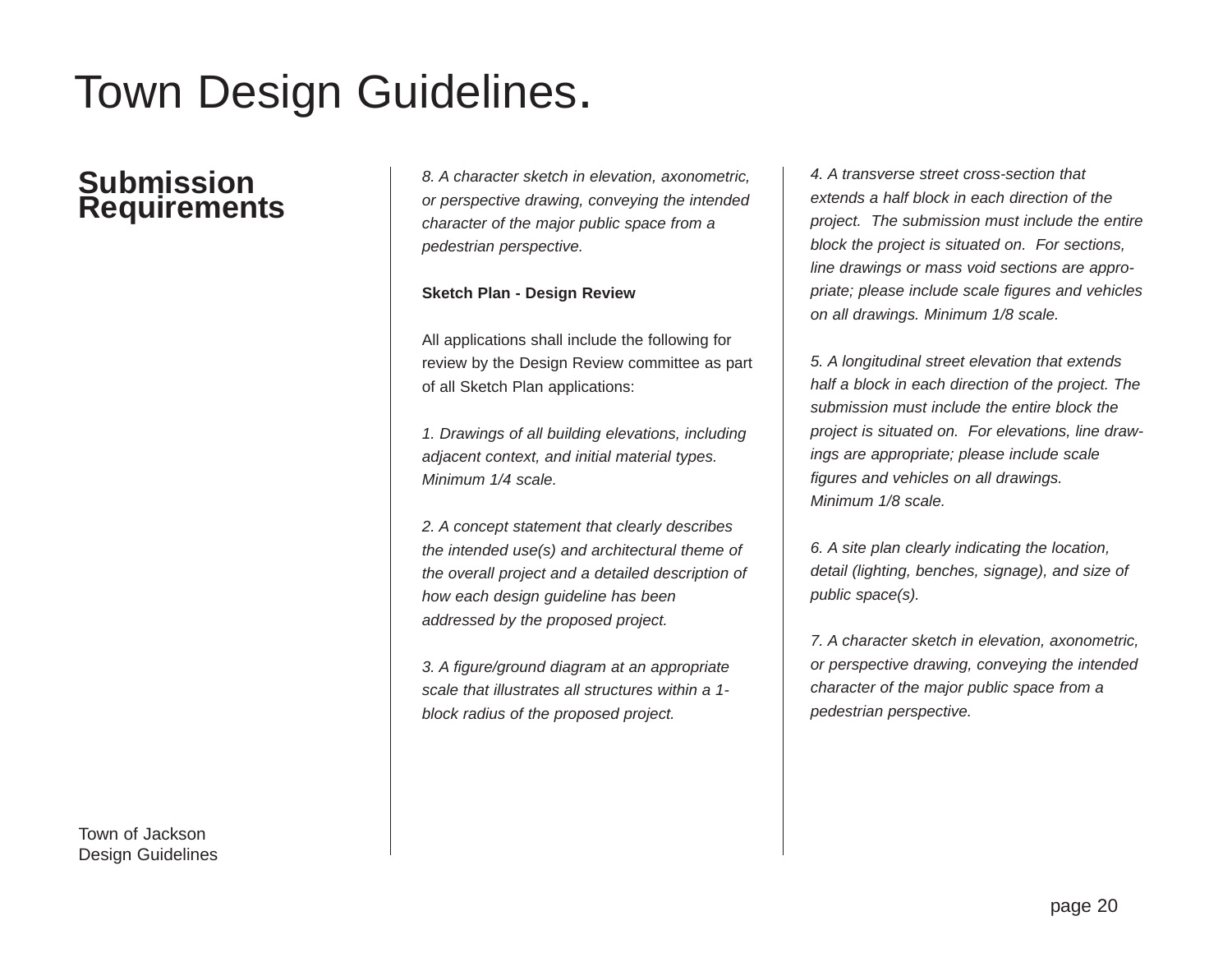### **Submission Requirements**

#### **Final Development Plan - Design Review**

All applications shall include the following for review by the Design Review committee as part of all Final Development Plan applications:

*1. Drawings of all building elevations, including adjacent context, and initial material types. Minimum 1/4 scale.* 

*2. A concept statement that clearly describes the intended use(s) and architectural theme of the overall project and a detailed description of how each design guideline has been addressed by the proposed project.*

*3. A figure/ground diagram at an appropriate scale that illustrates all structures within a 1 block radius of the proposed project.* 

*4. A transverse street cross-section that extends a half block in each direction of the project. The submission must include the entire block the project is situated on. For sections, line drawings or mass void sections are appropriate ; please include scale figures and vehicles on all drawings. Minimum 1/8 scale.* 

*5. A longitudinal street elevation that extends half a block in each direction of the project. The submission must include the entire block the project is situated on. For elevations, line drawings are appropriate; please include scale figures and vehicles on all drawings. Minimum 1/8 scale.* 

*6. A site plan clearly indicating the location, detail (lighting, benches, signage), and size of public space(s).*

*7. A character sketch in elevation, axonometric, or perspective drawing, conveying the intended character of the major public space from a pedestrian perspective.*

*8. A three-dimensional massing study using either a massing model (a scale of 1" = 20' is appropriate) or drawings showing three-dimensional perspectives and/or sections and elevations. The study shall show the proposed development in the context of neighboring buildings and/or potential development allowed by the underlying zoning district. At a minimum, the study should show the immediately adjacent buildings preferably the entire block.*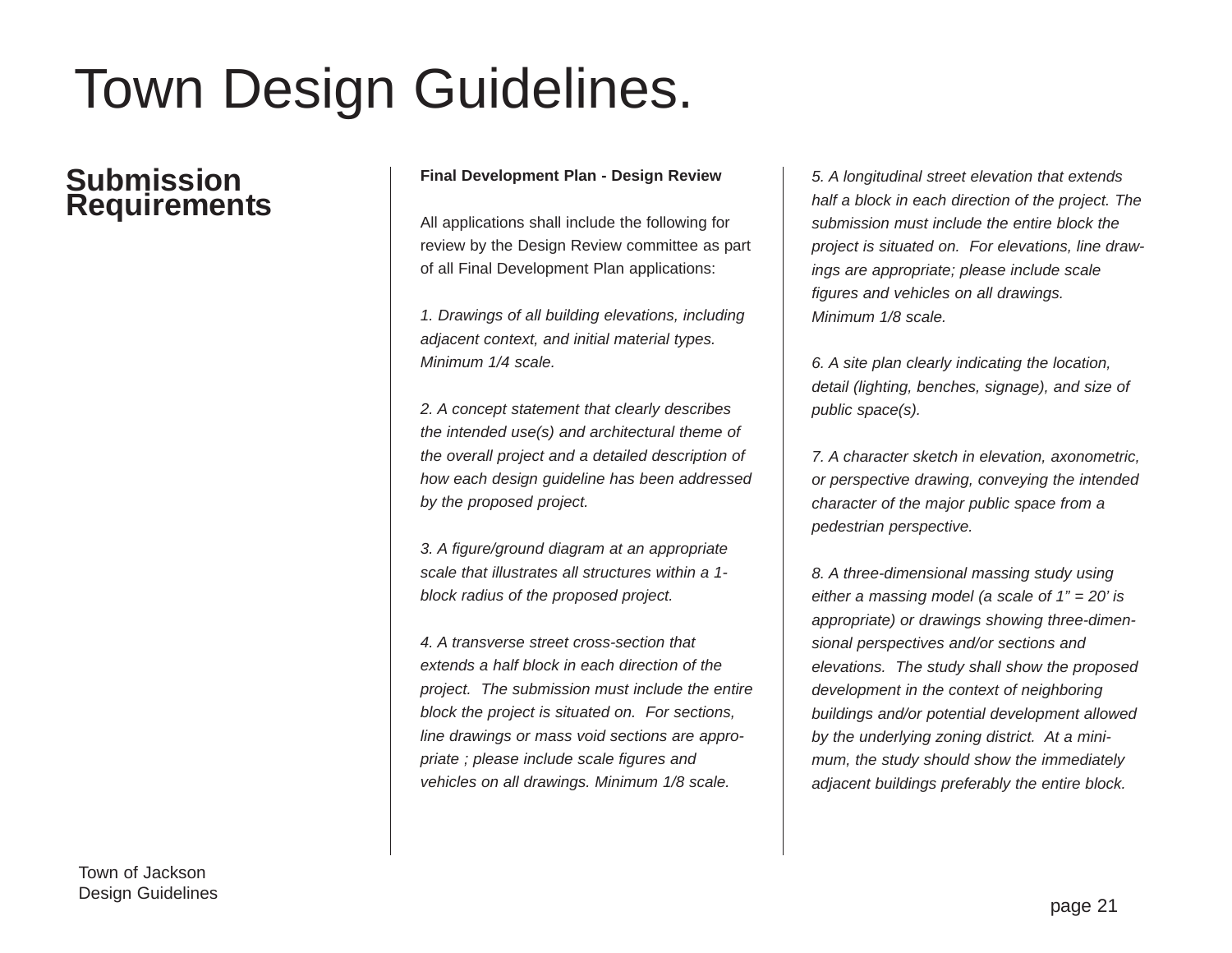# **Design Review Criteria**

Town of Jackson Design Guidelines

### Design Review Criteria

Recommendations for Design Review or Final Development Plan shall be dependent upon criteria that the proposed project complies with the Town's Design Guidelines established as part of these Land Development Regulations. The Staff, Design Review Committee, Planning and Zoning Commission and Town Council may also attach any conditions deemed appropriate, to ensure compliance with the following criteria:

#### **Public Space**

The project has demonstrated that the proposed public space is usable and desirable to inhabit.

The project's developed public space will be engaging and in scale with the pedestrian.

The design of the proposed public space(s) has integrated the following:

- Orientation/day-lighting.
- Screening the users from parking, utilities, and garbage facilities.

#### **Composition**

The project has successfully applied the design elements of composition, proportion and rhythm in the proposed materials, surfaces and massing.

#### **Massing**

The mass, height, volume complexity and arrangement of building components of the proposed development enhances the streetscape within the context of the Town, while creating a comfortable experience for the pedestrian and mitigating adverse effects on the adjoining properties.

#### **Street Walls**

The project clearly defines the public space adjacent to the sidewalk and/or street.

The scale of the street wall appropriately addresses the pedestrian.

The proposed development minimizes voids in the street wall, and where voids exist they serve to create a better pedestrian realm.